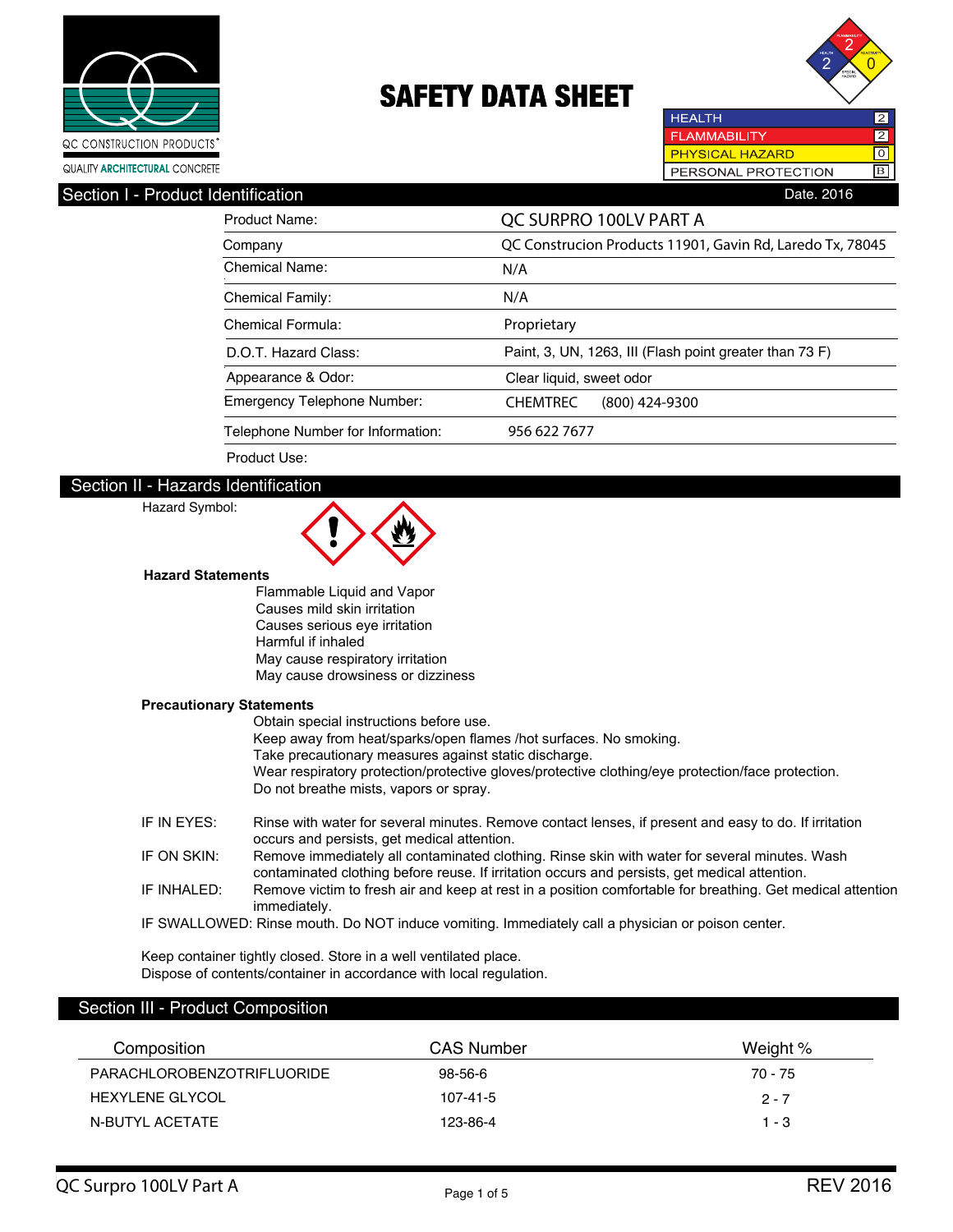#### Section IV - First Aid Measures

**Eye Contact:** Rinse with water for 15 minutes. Remove contact lenses, if present and easy to do. If irritation occurs and persists, get medical attention.

 clothing before reuse. If irritation occurs and persists, get medical attention. **Skin Contact:** Remove immediately all contaminated clothing. Rinse skin with water for several minutes. Wash contaminated

**Inhalation:** Remove victim to fresh air and keep at rest in a position comfortable for breathing. Get medical attention immediately. Administer oxygen or artificial respiration as necessary.

**Ingestion:** Rinse mouth. Do NOT induce vomiting. Immediately call a physician or poison center.

#### Section V - Fire Fighting Measure

| Unusual Fire Explosion Hazards: | In poorly ventilated areas, vapors may accumulate and travel to locations distant to the work<br>area. Be aware of any flame or spark sources which could ignite vapors near and in range of<br>the work area. |
|---------------------------------|----------------------------------------------------------------------------------------------------------------------------------------------------------------------------------------------------------------|
| Fire Extinguishing media:       | Use dry chemical, carbon dioxide or alcohol-resistant foam.                                                                                                                                                    |
| Hazards during fire-fighting:   | Containers may rupture when exposed to extreme heat.                                                                                                                                                           |
| Protective equipment            |                                                                                                                                                                                                                |
| for fire-fighting:              | Wear NFPA-approved self-contained breathing apparatus, helmet, hood, boots and gloves.                                                                                                                         |

#### Section VI - Accidental Release Measures

#### **Personal precautions:**

Use recommended personal protective clothing and equipment, including eye protection, chemically resistant gloves and vapor respirator. To prevent slipping, do not walk through spilled material.

#### **Environmental precautions:**

Follow all Federal, State and Local regulations when storing and disposing of substances. Do not allow material to run off of work area, and material should be absorbed, collected and disposed of in accordance with regulations. Keep product from entering storm drains. Consult local and federal guidelines for proper disposal of these materials.

#### **Cleanup:**

General: In poorly ventilated areas, vapors may accumulate and travel to locations distant to the work area. Be aware of any flame or spark sources which could ignite vapors near and in range of the work area. Eliminate all ignition sources in the immediate area. Use clean non-sparking tools for spill cleanup.

- For small amounts of released material: Absorb or cover with inert absorbent, sand or dry earth. Transfer to a metal or HDPE container for disposal. - For large amounts of released material: Dike around spilled material with absorbent to contain. Absorb or cover with inert absorbent, sand or dry earth. Transfer to a metal container for disposal..

#### Section VII - Handling and Storage

#### **Handling:**

General advice - No specific measures are necessary provided product and recommended protective clothing/equipment are used correctly. Do not generate and breathe mists, vapors or fine spray. May only be mixed with Surtec Surpro 100LV Part B. Do not mix with other chemicals. This is a commercial product, not intended for home use. Keep out of reach of children.

**Storage:**

General advice - Protect against physical damage. Store in a cool, well ventilated area. Store in a tightly closed container.

**Shelf Life:**

12 months minimum

#### Section VIII - Exposure Controls / Personal Protection

**SAFETY FIRST** 

Advice on system design:

Personal Protective Equipment

Provide local exhaust ventilation to control vapors for published exposure limits.

Personal protective equipment (HMIS rating 'I'):

Eye protection: Wear safety glasses with side shields or safety goggles to prevent exposure or full face shield if splash hazard exists. Skin protection: Chemical-resistant gloves. Wear appropriate protective clothing to prevent possible skin contact.

Respiratory protection: Product, as supplied, is not intended for airless or other paint spray application. Do not breathe mists, vapors or spray. Use proper NIOSH-OSHA respirator fitted with proper cartridges if mists are generated, ventilation is inadequate or exposure limits are exceeded.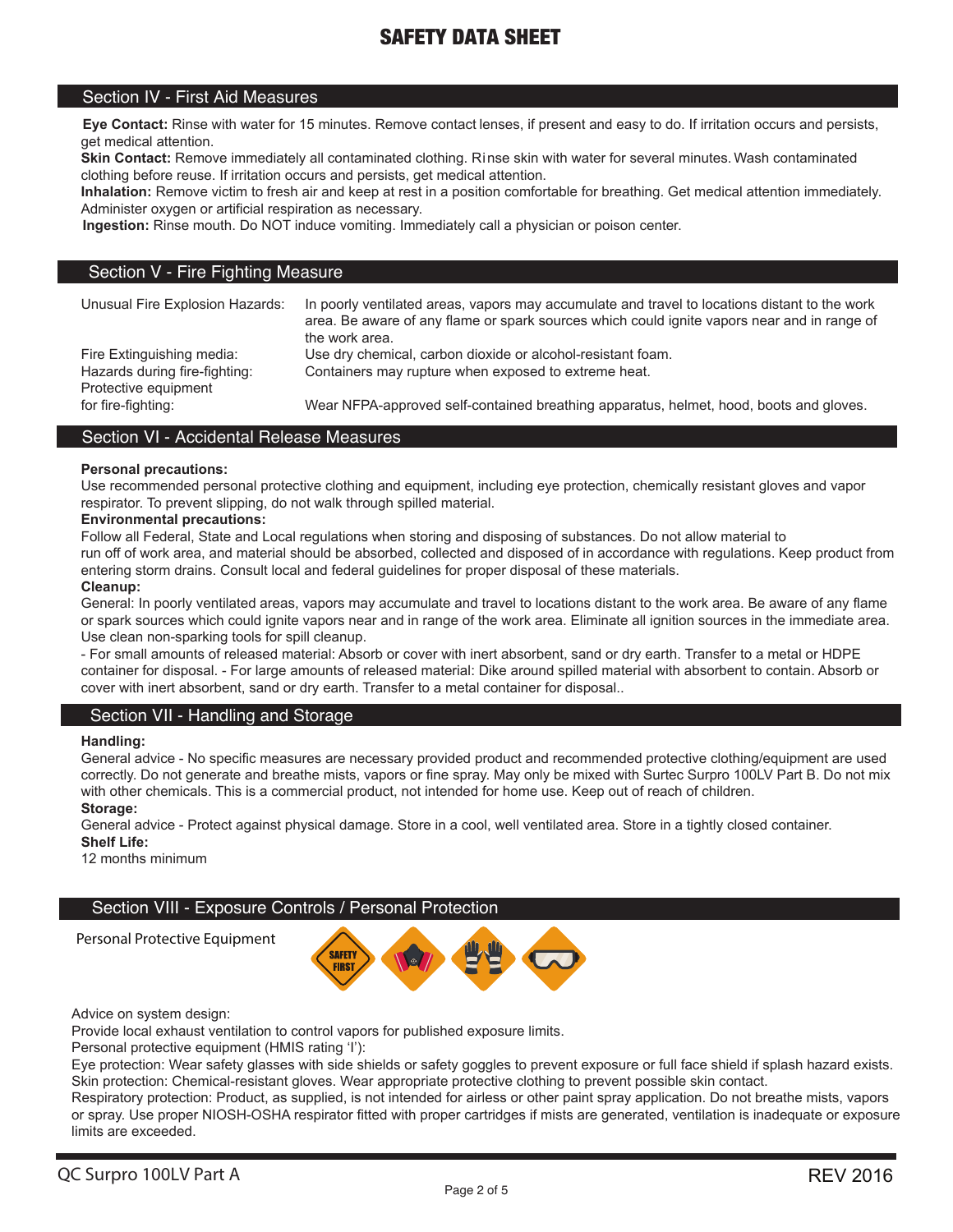#### Section VIII - Exposure Controls / Personal Protection

General safety and hygiene measures: Exercise stringent hygiene practices to minimize exposure. If contact occurs, wash any body part with soap and water immediately. Wash hands after use, and before eating, drinking or smoking. Other protective measures:

Nearby running water on the job site is necessary, should an accident occur.

Exposure Guidelines:

| <b>ACGIH TLV:</b> | 150 ppm (123-86-4) |
|-------------------|--------------------|
| STEL:             | 200 ppm (123-86-4) |
| OSHA PEL:         | 150 ppm (123-86-4) |

#### Section IX - Physical and Chemical Properties

Vapor pressure: No information available Regulatory VOC: <100 g/l

Appearance: Clear Liquid Flash Point: 115° F C.O.C. Odor: Solvent Solvent Upper/Lower Flammability Limits: No information available<br>
Detailive Density (water): 1.25<br>
25<br>
25 pH value: 
No information available 
Relative Density (water): 1.25 (120 = 1)<br>
Specific gravity: 1.25 (H2O = 1) Auto-Ignition Temperature: No information available Specific gravity: 1.25 (H2O = 1) Auto-Ignition Temperature: No information available Solidification temperature: No information available <br>
Perficient Preezing/Melting point: No information available Partition Coefficient No information available Freezing/Melting point: No information available Partition Coefficient No information available<br>Boiling point: No information available Color Threshold No information available Boiling point: No information available Odor Threshold No information Available Vapor density:  $\sim$  200 cps. No information available Viscosity:  $\sim$  200 cps.<br>
No information available Partition Coefficient: No information available Evaporation Rate: No information available Solubility in water: None

#### Section X - Reactivity / Estability

Conditions to avoid: Heat, flame, sparks. Substances to avoid: Oxidizers, water. Hazardous reactions: Product is stable under normal conditions of use and storage. Decomposition or By-products: In fire conditions: carbon monoxide (CO), carbon dioxide (CO2), fluorine, chlorine.

#### Section XI - Toxicological Information

#### **Acute Toxicity (Symptoms):**

**Oral:** Ingestion may cause pain, nausea, vomiting, and diarrhea. **Eye irritation:** Irritation, redness, tearing and swelling. May cause temporary corneal injury. **Skin irritation:** Irritation, redness, itching and swelling. **Inhalation:** Inhalation of vapors may cause irritation to the respiratory tract with runny nose, sore throat, coughing and difficulty breathing. Sensitization: Skin: No. Respiratory: No **Target Organ Effects - Single Exposure:** (Respiratory System): May cause respiratory irritation; (Central Nervous System): May cause drowsiness or dizziness.

**Carcinogenicity:** No carcinogenic substances as defined by ACGIH, IARC, NTP and/or OSHA.

#### Section XII - Ecological Information

#### **Biodegradation:**

Test method: Unspecified Analysis method: Unspecified Degree of elimination: Not readily biodegradable.

#### **Environmental toxicity:**

Acute and prolonged toxicity to fish: Not available Toxicity to microorganisms: Not available Other ecotoxicological information: Not available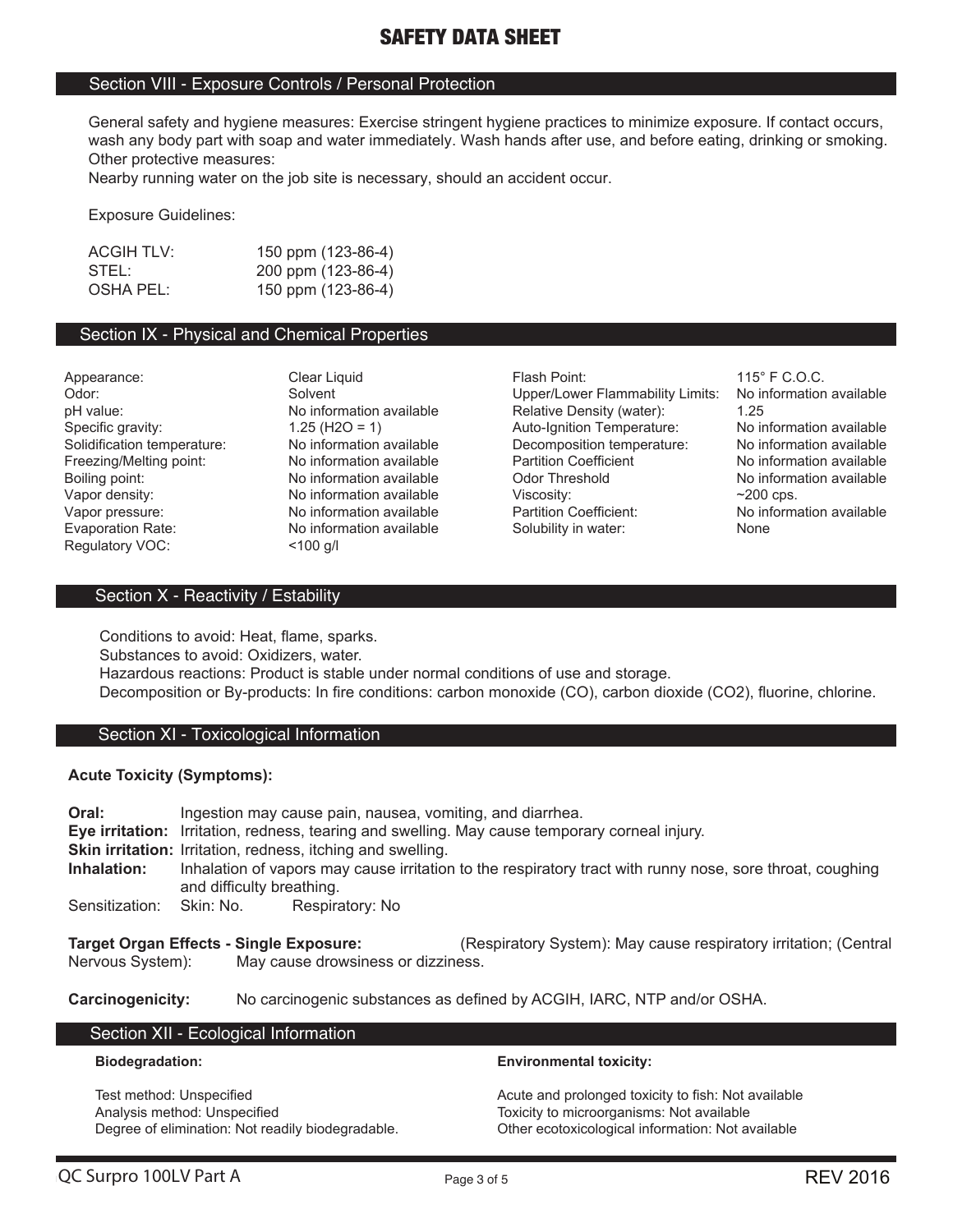# Section XIII - Disposal Considerations

| Waste disposal of substance: | Dispose of in accordance with all Federal, State and Local regulations when storing<br>and disposing of substances. It is the waste generator's responsibility to determine if<br>a particular waste is hazardous under RCRA (EPA regulations for hazardous waste). |
|------------------------------|---------------------------------------------------------------------------------------------------------------------------------------------------------------------------------------------------------------------------------------------------------------------|
| Container disposal:          | Dispose of in a licensed facility in accordance with local regulations.                                                                                                                                                                                             |
| RCRA:                        | Unspecified.                                                                                                                                                                                                                                                        |

## Section XIV - Transportation / Shipping Data

**DOT:** UN/ID No: 1263 Proper Shipping Name: PAINT (FLASH POINT > 73°F) Hazard Class: 3 Packing Group: III

| Section XV - Regulatory Information                                                                                               |                                      |  |
|-----------------------------------------------------------------------------------------------------------------------------------|--------------------------------------|--|
| <b>Federal Regulations:</b>                                                                                                       |                                      |  |
| Registration status:                                                                                                              |                                      |  |
| TSCA, US:                                                                                                                         | All components are listed or exempt. |  |
| SARA hazard category (EPCRA 311/312):                                                                                             | Fire hazard<br>Acute health hazard   |  |
| <b>SARA TITLE III, SECTION 313:</b>                                                                                               |                                      |  |
| <b>CAS Number:</b><br><b>None</b>                                                                                                 | <b>Chemical Name:</b>                |  |
| <b>State Regulations:</b><br>Chemicals known to the State of California to cause cancer, birth defects or other reproductive harm |                                      |  |
| <b>CAS Number:</b><br><b>None</b>                                                                                                 | <b>Chemical Name:</b>                |  |
|                                                                                                                                   |                                      |  |